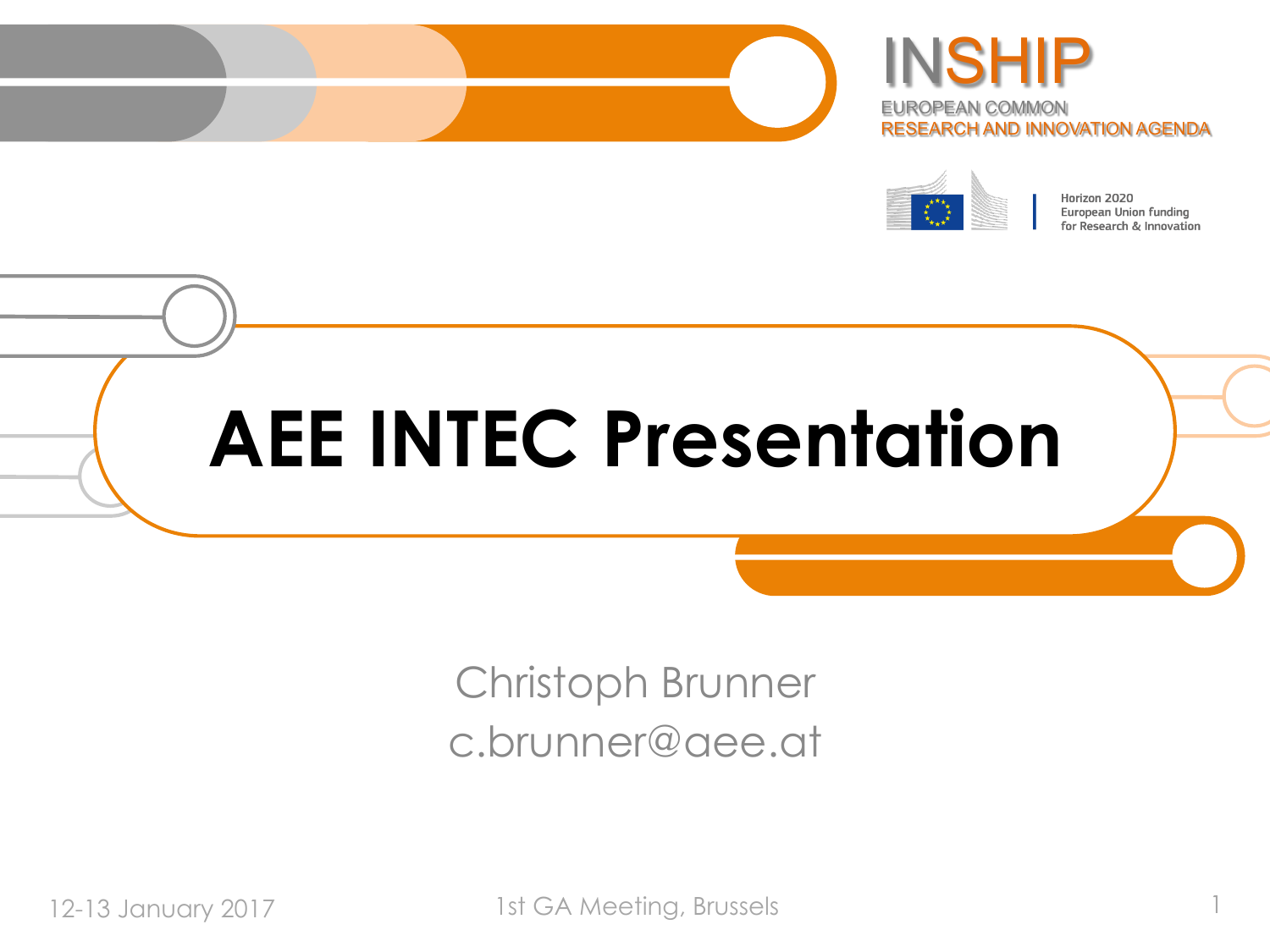

| Institution            | AEE – Institute for Sustainable Technologies |
|------------------------|----------------------------------------------|
| <b>Short name</b>      | AEE INTEC                                    |
| Name of representative | DI Christoph Brunner                         |
| <b>Contact details</b> | c.brunner@aee.at                             |
|                        | +43 3112-5886-470                            |

#### **Mission Statement:**

AEE INTEC has a long history of expertise on solar process heat for industrial processes. AEE INTEC has been coordinator of the IEA TASK 33 "Solar heat for industrial processes" and of IEA Task 49/IV SOLAR PROCESS HEAT FOR PRODUCTION AND ADVANCED APPLICATIONS. During those tasks and a number of national projects, the methodology for implementation of large solar thermal systems in industrial processes has been developed and demonstrated in various industry projects.



Kick-off Meeting, Brussels

**AFF INTEC**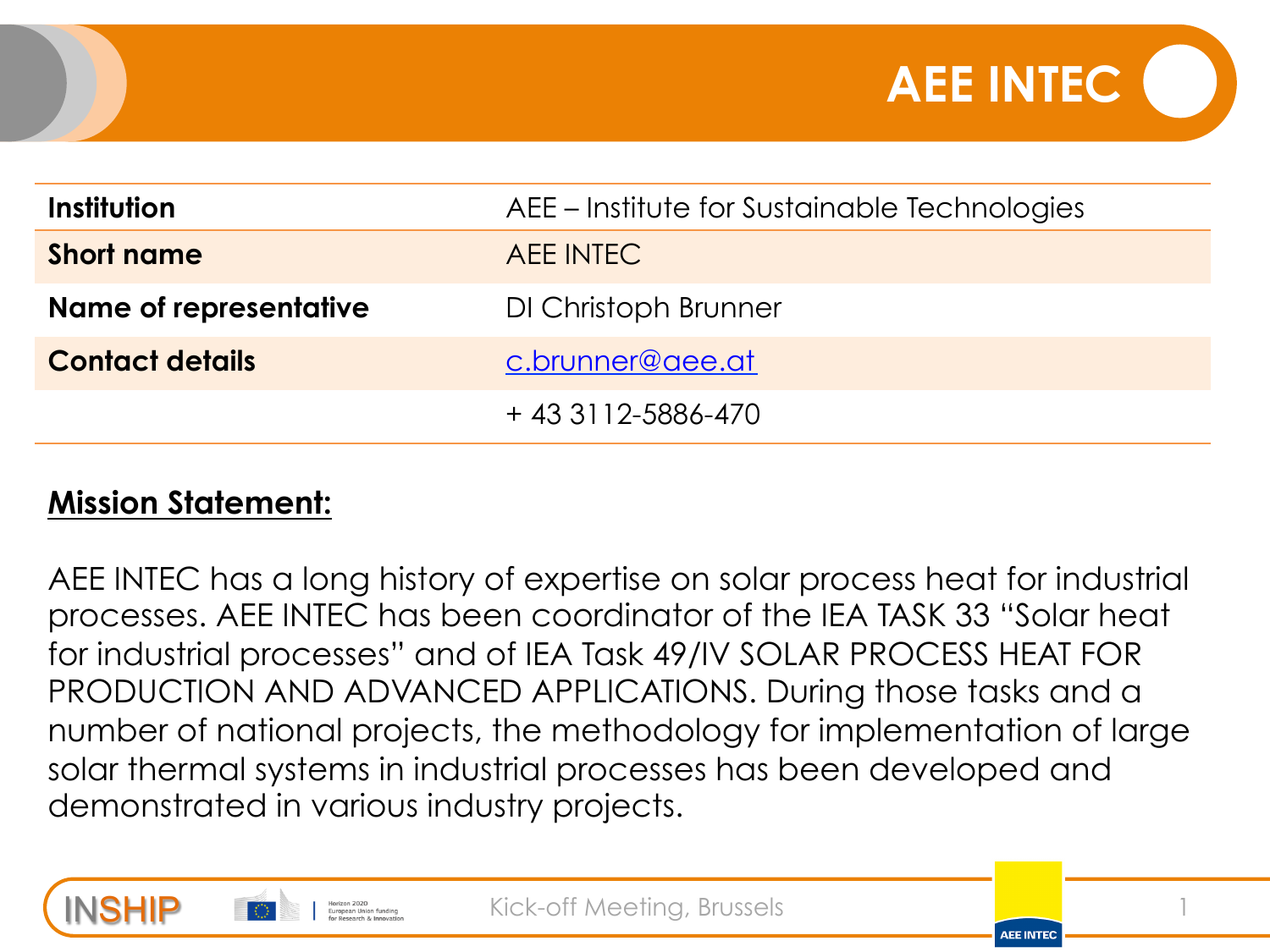## **AEE INTEC**

### **SHIP Competences:**

- Processintegration: Energy and resource efficiency for industry
- Tools and guidelines for integrating solar heat into industrial processes
- Hybride RES supply for industry
- Pinch analysis
- Performing case studies and development of concepts for industrial companies
- Solar collector testing
- Membran distillation
- Process optimization / processintensification





**AFF INTEC** 

Kick-off Meeting, Brussels **2. 2. 2.**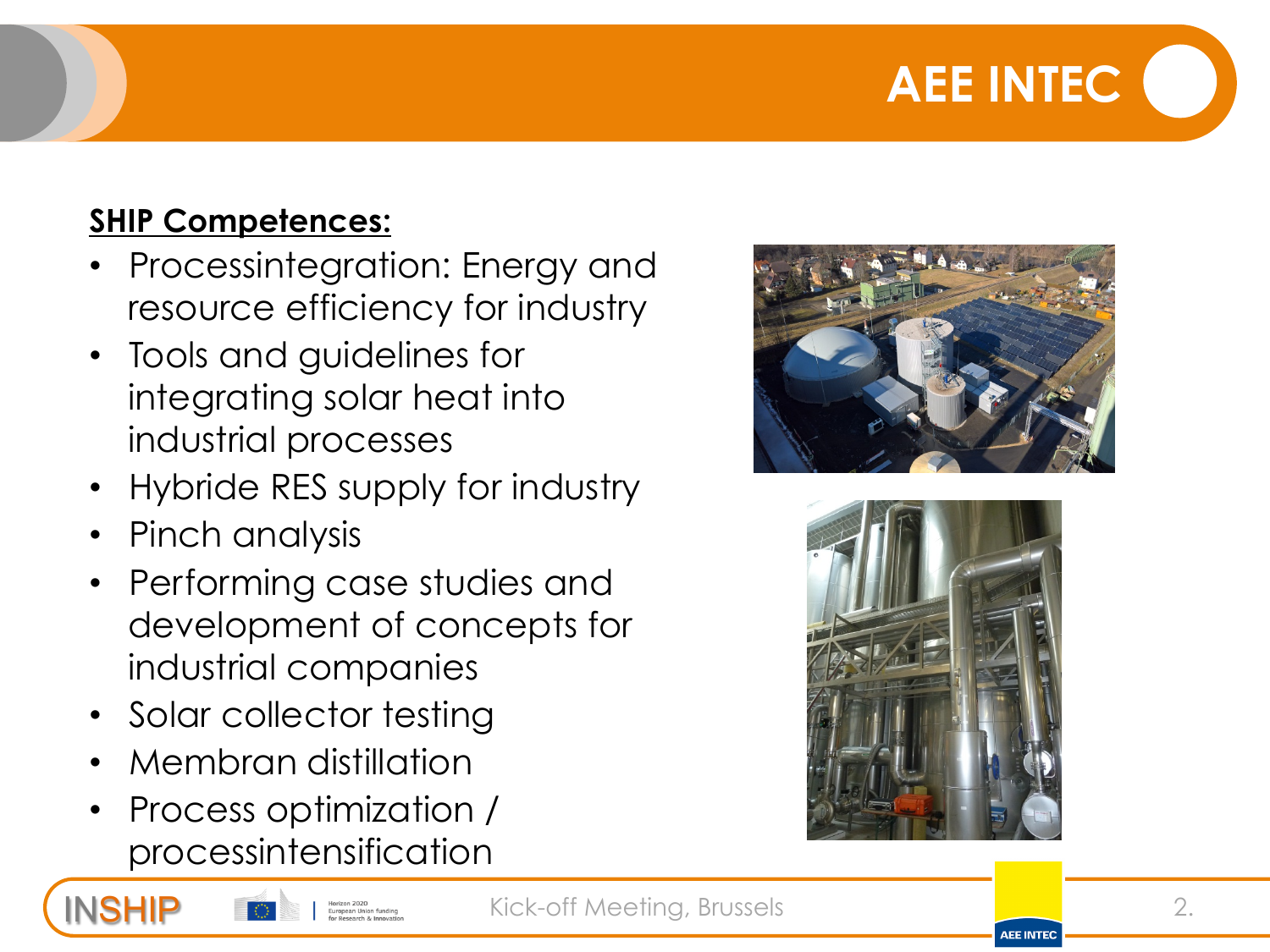





#### **SHIP Research Infrastructure:**

- Software tools (T-SOL, Polysun, T-SOL, TRNSYS,..)
- Laboratory for
	- collector tests
	- storage prototype testing
	- Membran distillaton
- Monitoring equipment for components and systems
- water laboratory for chemical analysis.